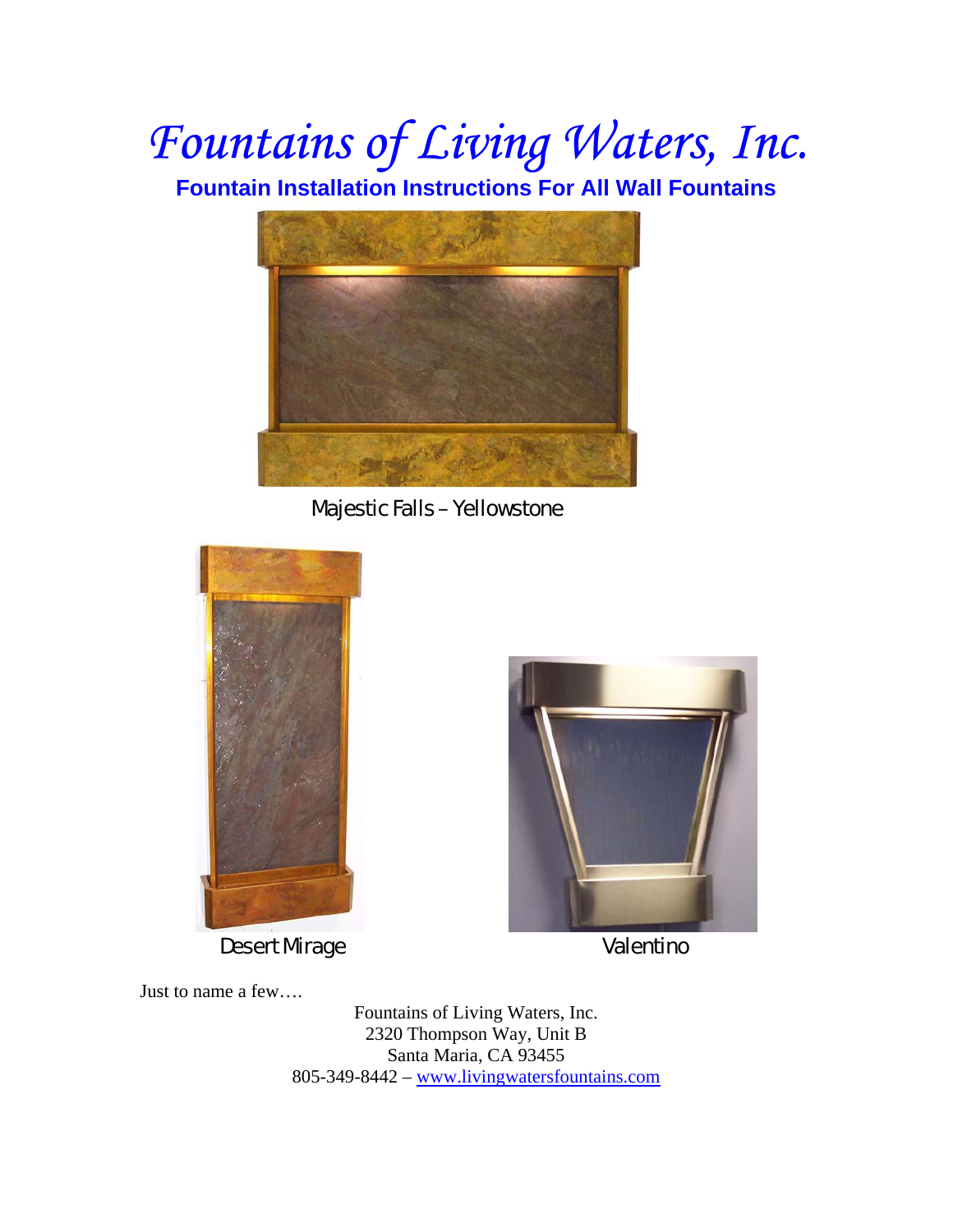#### **These Instructions show you:**

• **How To Make Sure You Have Everything You Need To Install Your New Fountain.** 

## TOOLS NEEDED

- Phillips® Head Screw Driver (Power Screw Driver Optional)
- Level
- **Pencil**

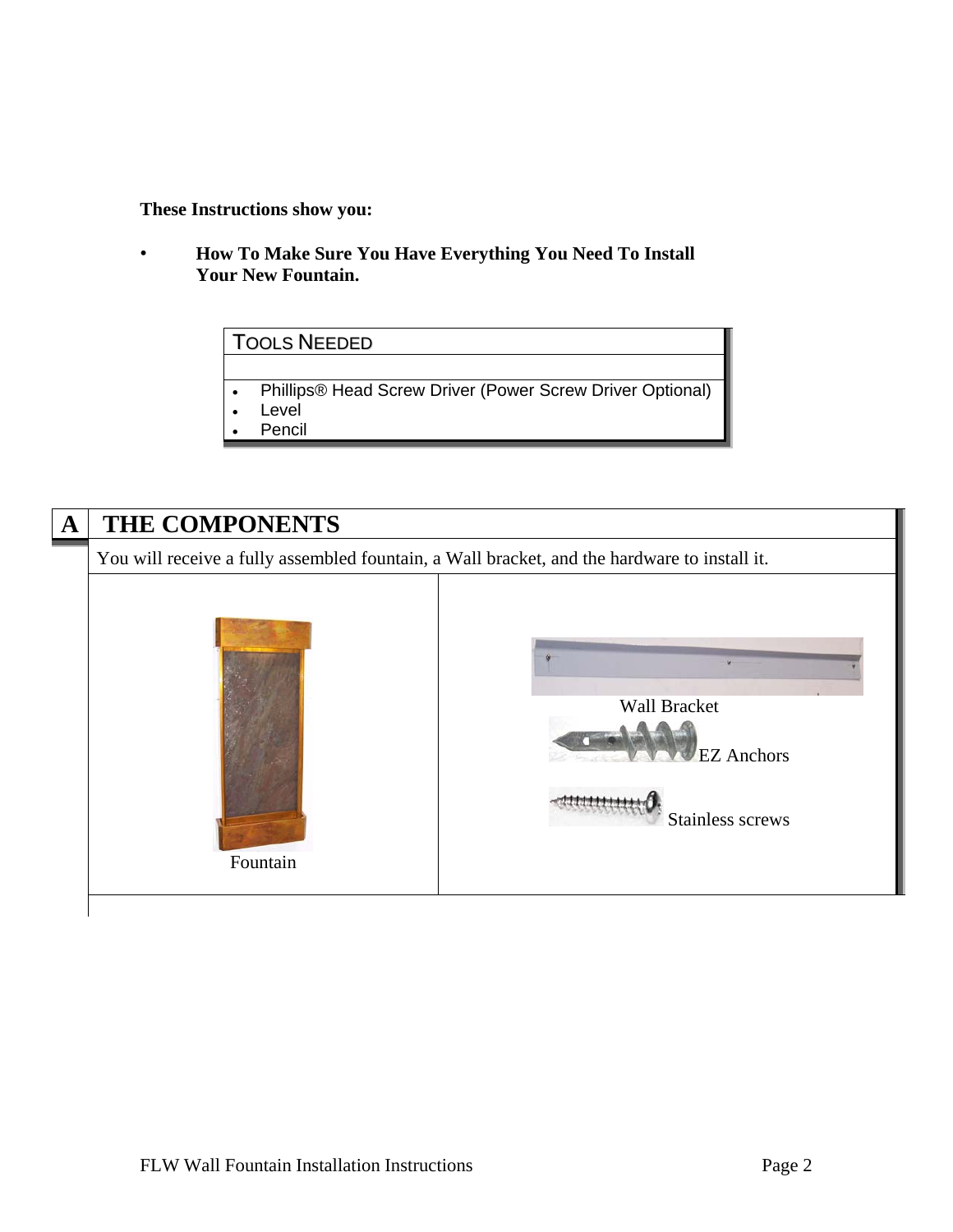#### **Maintenance and Operation Techniques**

- 1. Distilled Water is recommended. Hard water contains minerals, and after time, they will begin to leave unsightly deposits on the face of your fountain. Should this happen, turn off the pump. Cover water pan with plastic. Add a few capfuls of CLR® to a gallon of water. With gloves and a soft sponge, wipe off the face of the fountain. It may take several minutes to remove the stains. Once they are gone, wipe face of fountain with clear water. Refill basin, and plug pump back in.
- 2. We recommend that these run 24/7. The water is pumped by an aquarium type pump. They are manufactured to run 24/7. They pull very little electricity, about the same amount needed to run a night light.
- 3. A soft cloth and some furniture polish for the copper fountains, or stainless steel cleaner for the stainless steel models is all that is needed to keep the fountain looking beautiful. Just run the cloth over the exposed framing once a week.
- 4. The water pan should be filled within 1 inch from the bottom of the fountain face. This will adequately keep the pump submerged. *NEVER* let your fountain run dry! It will burn out your pump. That type of damage is not covered by the Manufacturer's warranty.
- 5. Should you have any problems with your Pump, You *must* contact the pump manufacturer directly. Please refer to Pump information insert that came with your fountain. The pumps carry a three Year Limited Manufacturer's Warranty. Please read pump insert for more information. Fountains of Living Waters cannot replace pumps.
- 6. Fountains of Living Waters recommend replacing the water in your fountain every 3 months.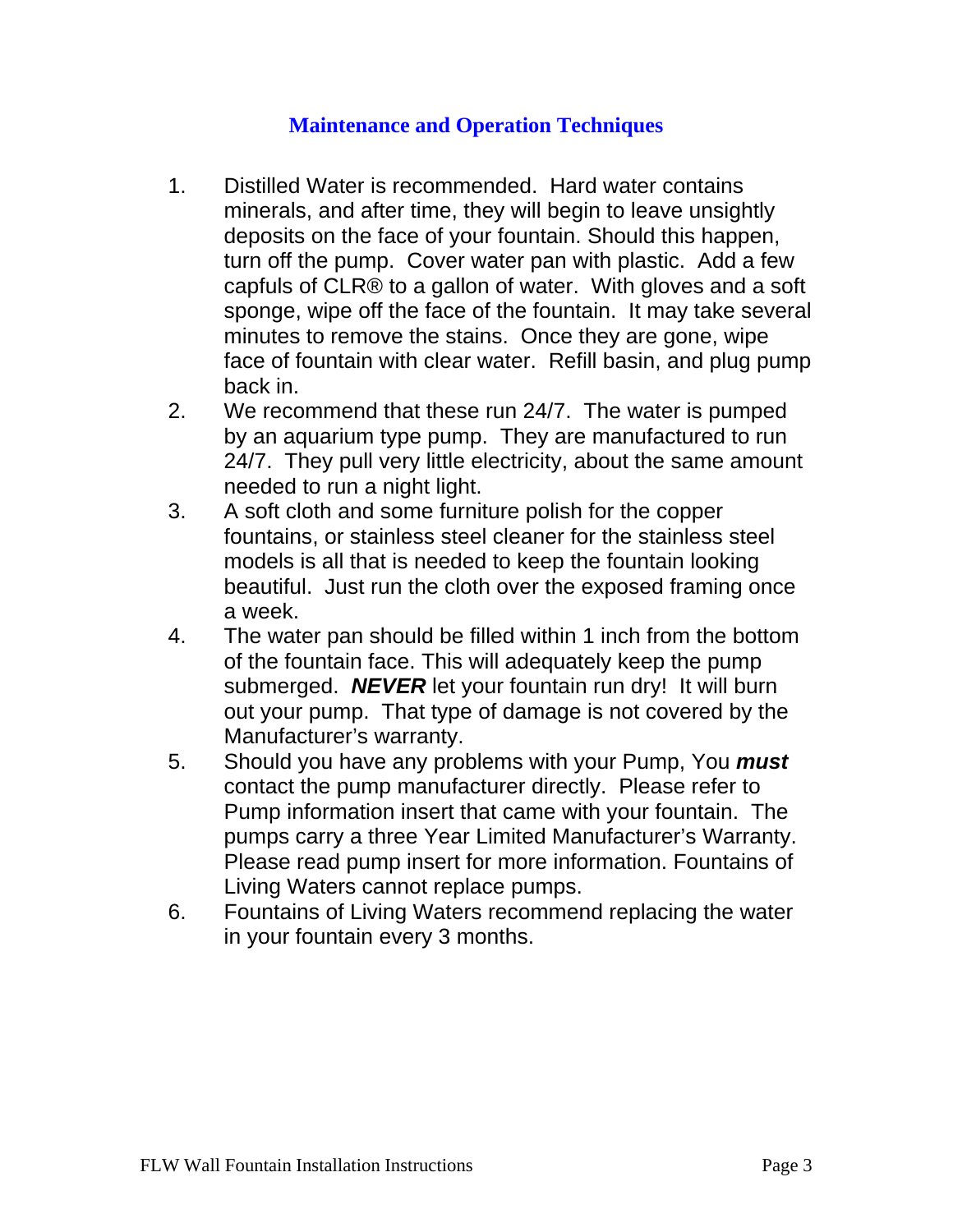### **B Installing your wall fountain**

1. Hold the wall bracket up to the desired height. The top of the light valance is approximately 6-1/2" above the top of the wall bracket. Check to make sure the bracket is level and mark holes.





2. Remove the wall bracket and insert the provided EZ Anchors™. **You must use the provided EZ Anchors™. Plastic anchors are not an acceptable substitute.** If you are mounting the fountain to a stud, do not use an EZ Anchor TM.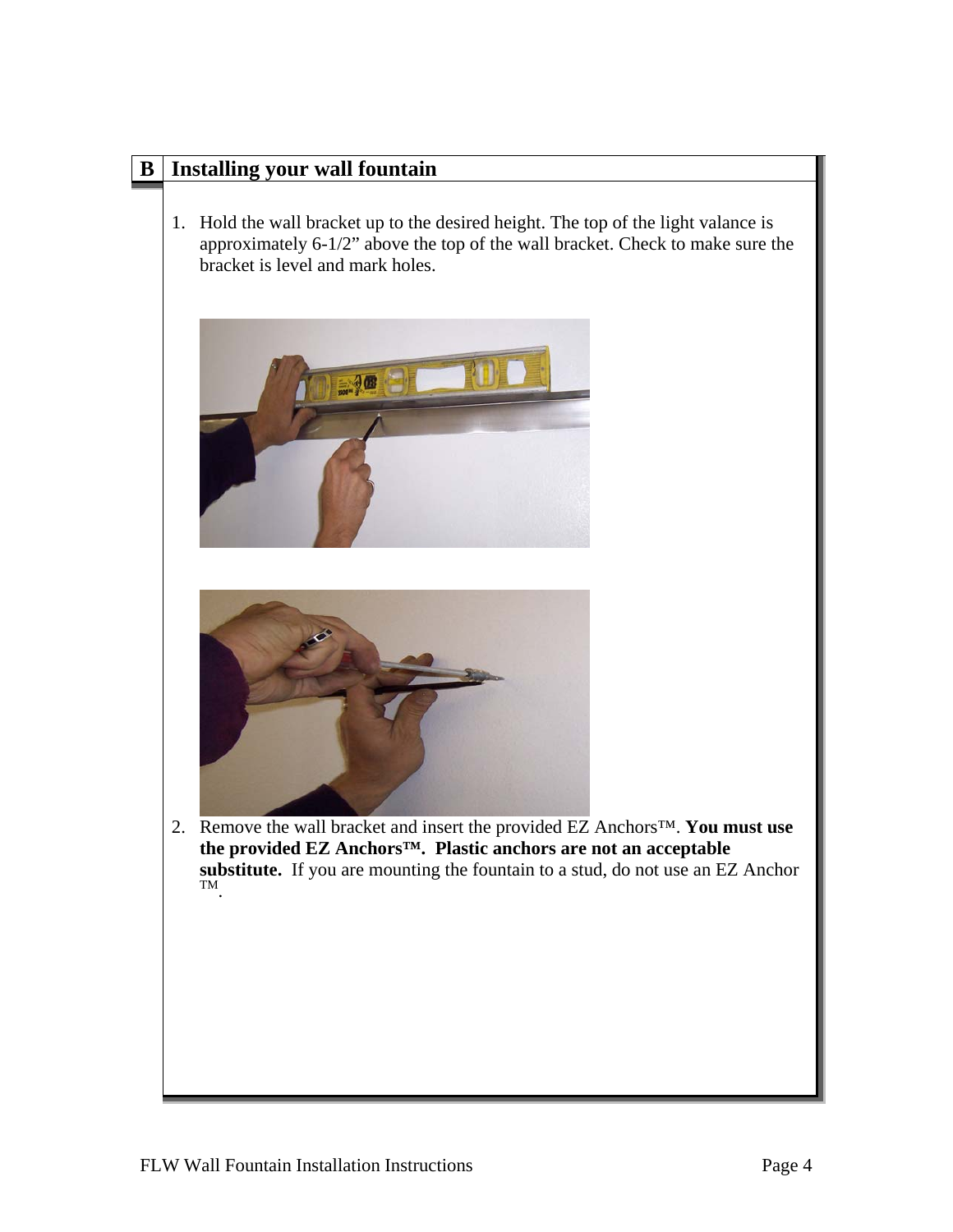3. Once you have installed the EZ Anchors, place the wall bracket over the corresponding holes and using the Stainless screws provided, mount the bracket to the wall. Before tightening the screws completely, check the level again of the wall bracket. Once your satisfied with the level go ahead and tighten the screws.



4. Remover the dispersment cover and the splash guard from the fountain and set aside.Your wall fountain has been equipped with a frame bracket, simply lift the fountain above the wall bracket and lower it onto the wall bracket and center it.

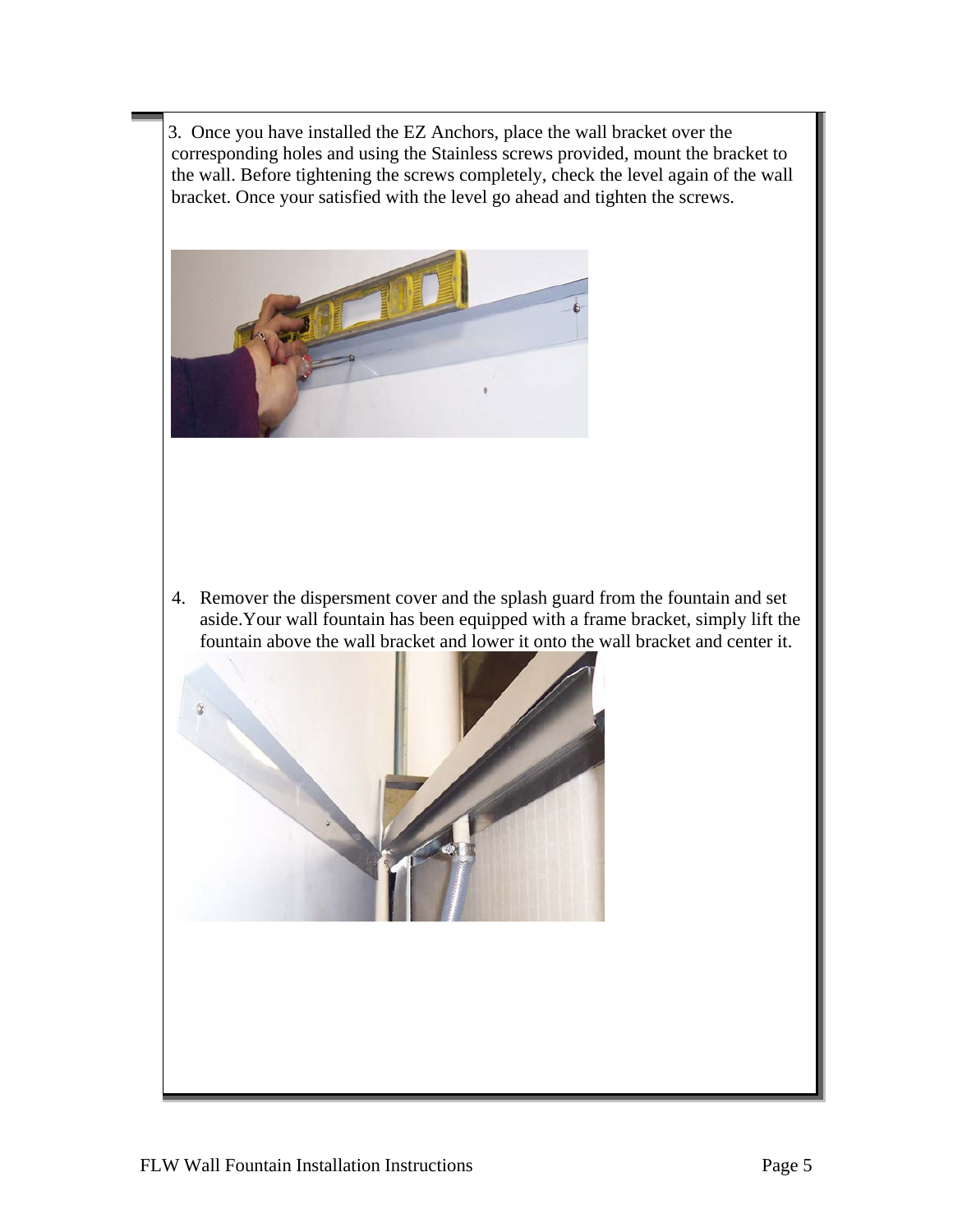5. Check to make sure that the fountain is seated on the bracket and that its centered.



6. Fill the pan with Distilled water 1" from the bottom of the fountain face.

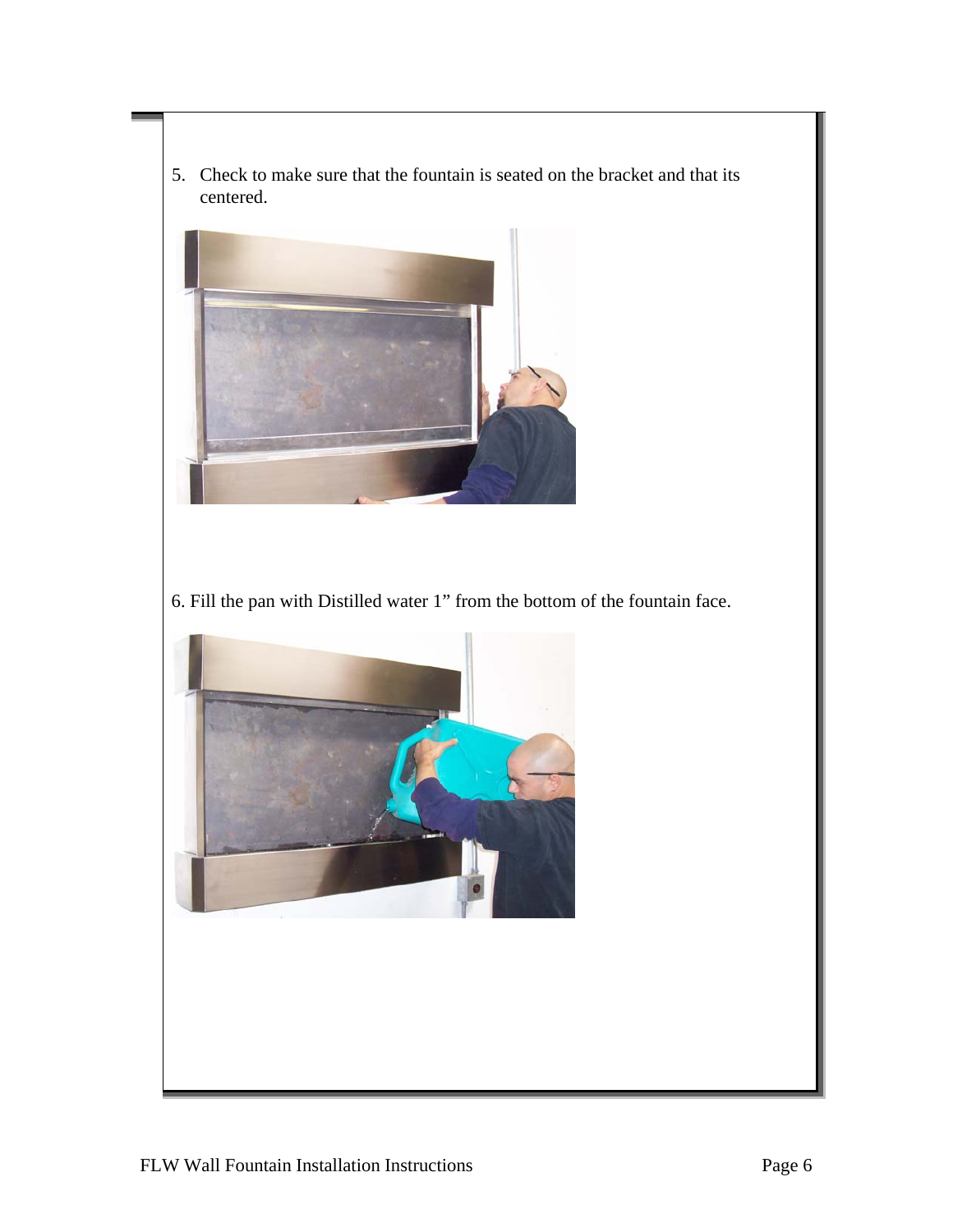7. Plug your fountain in for just a few seconds and then unplug it. This will allow the water to push any air out of the pump cavity. Plug your fountain in again and allow the water to start cascading over the top of the dispersment



8. Use the scotch brite pad (provided) and rub the top dispersment from side to side to insure that the water cascades evenly down the face of the fountain.